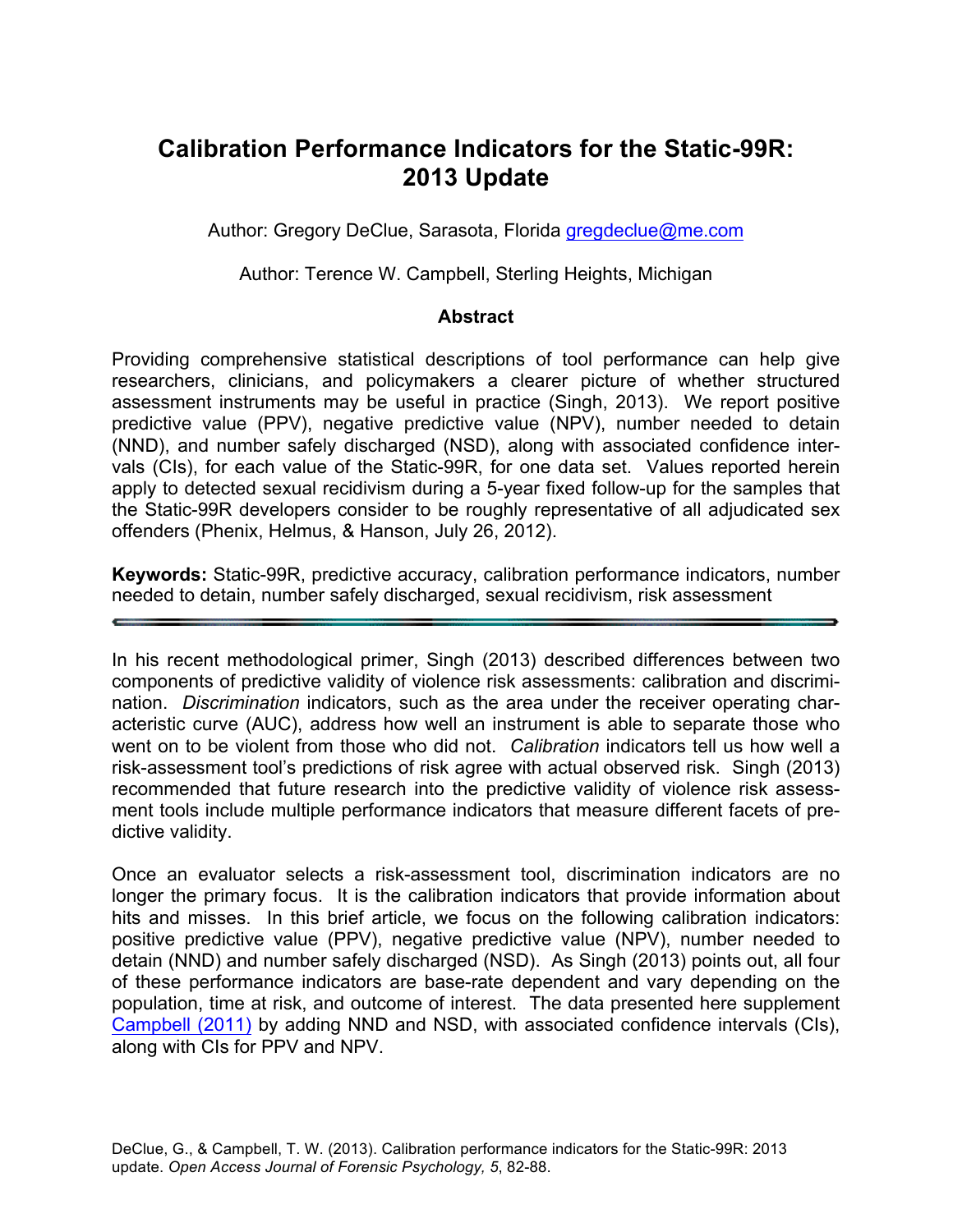Using NND and NSD, an evaluator can tell a decision maker the following regarding, for example, a score of 7 on the Static-99R: *The number of people with a Static-99R score of 7 or higher that would have to be detained in order to prevent a sexual re-offense is five. That is, in order to prevent one act of sexual recidivism within five years, we would have to lock up five people with scores of 7 or higher. Conversely, the number of people with a Static-99R score of 7 or below that could be released prior to one act of sexual recidivism within five years is 18. That is, we could release up to 18 persons with scores of 7 or below prior to a single act of sexual recidivism.*

Singh (2013, p. 13) recognizes that consumers of research or clinical casework who see NND and NSD are directly faced with moral choices: "For example, some may consider the unnecessary detention of, say, five people to prevent the violent behavior of a sixth an appropriate measure to ensure public safety, whereas others may feel that the civil rights of those five unnecessarily detained individuals are of greater importance." We consider this to be an important advantage for the use of NND and NSD in forensic cases such as those involving civil commitment of sexually violent predators (SVPs). A proper role for a forensic evaluator is to investigate and then present data in a way that is quintessentially relevant to the practical and moral decisions to be made by the judge and/or jury. Evaluators need not advocate for or against a particular decision ("better that five people be unnecessarily detained . . ."), but we consider it to be important that the evaluators' risk communication helps the decision maker understand the practical impact of the decision to be made.

Because PPV, NPV, NND, and NSD are base-rate dependent, we focus on the Static-99R comparison group that the Static-99R developers consider to be "samples representing the full population of all [convicted sex] offenders."<sup>1</sup> In materials at the official website of the Static-99 and related instruments, www.static99.org, the developers refer to this comparison group as "Routine Correctional," "RC," or "Routine Samples." Here, we refer to the same group as FULLPOP, to keep the focus on the fact that this data set is considered to represent the full population of all convicted sex offenders. $2$ 

 $<sup>1</sup>$  Phenix, A., Helmus, L., & Hanson, R. K. (July 26, 2012, p. 32). Static-99R & Static-2002R Evaluators'</sup> Workbook. www.static99.org "This group consisted of eight samples of sex offenders from Canada, the United States, England, Austria and Sweden. These samples were relatively random (i.e., unselected) samples from a correctional system (as opposed to samples from specific institutions or subject to specific measures). In other words, they can be considered roughly representative of all adjudicated sex offenders. Some offenders in these samples would have been subsequently screened for treatment or other special measures (e.g., psychiatric admission or exceptional measures related to dangerousness), but these samples represent the full population of all offenders prior to any preselection processes. The recidivism norms for the unselected samples are the closest available to a hypothetical average of all sex offenders."

 $2$  If/when the local base rate is known, base-rate dependent calibration performance indicators such as PPV, NPV, NND, and NSD should be calculated using local data. When local base rate is unknown (as is often the case), it is generally preferable to use data considered to be representative of the full sample of convicted sex offenders, rather than guessing that the local base rate might be similar to that of some non-representative sample (DeClue, 2013; DeClue & Zavodny, manuscript submitted for publication).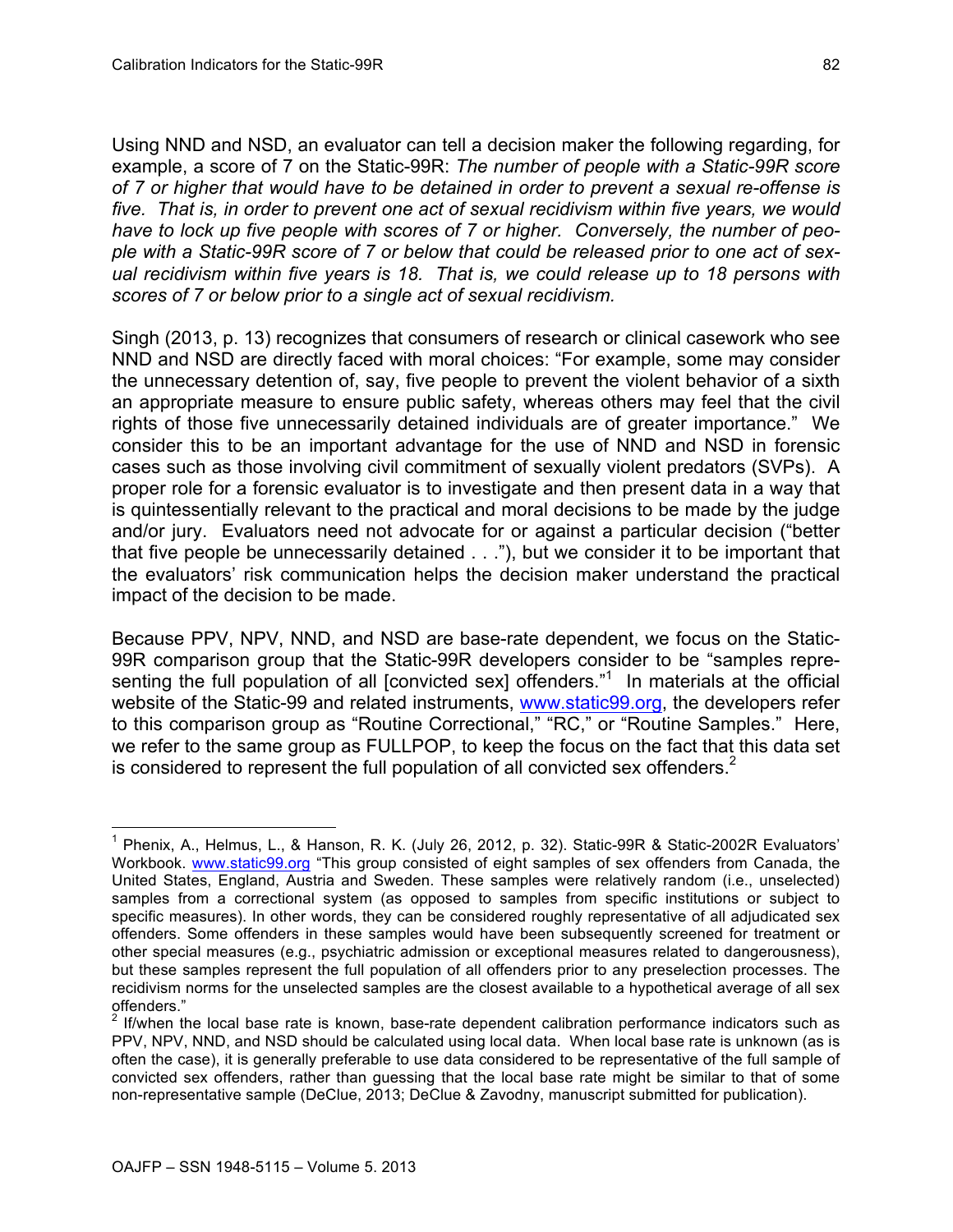## **Definitions and Descriptions**

Table 1 presents a standard 2 X 2 classification table.

#### Table 1: Standard 2 X 2 Table

|                  | Detected to Have          | Not Detected to            |                                |
|------------------|---------------------------|----------------------------|--------------------------------|
|                  | Reoffended                | <b>Have Reoffended</b>     |                                |
| Predicted to     | <b>True Positive (TP)</b> | <b>False Positive (FP)</b> | $\rightarrow$ Positive Predic- |
| Reoffend         |                           |                            | tive Value (PPV)               |
| Not Predicted to | <b>False Negative</b>     | <b>True Negative (TN)</b>  | $\rightarrow$ Negative Predic- |
| Reoffend         | (FN)                      |                            | tive Value (NPV)               |
|                  |                           |                            |                                |
|                  | <b>True Positive Rate</b> | <b>False Positive Rate</b> |                                |
|                  | TPR)                      | (FPR)                      |                                |

The following brief descriptions facilitate understanding of Tables 1 and 2. For more detailed descriptions, see Singh (2013).

**True Positive (TP)** is the number of people predicted to sexually reoffend, who are detected to have sexually reoffended.

**False Positive (FP)** is the number of people predicted to sexually reoffend, who are not detected to have sexually reoffended.

**True Negative (TN)** is the number of people predicted not to sexually reoffend, who are not detected to have sexually reoffended.

**False Negative (FN)** is the number of people predicted not to sexually reoffend, who are detected to have sexually reoffended.

**Positive Predictive Value (PPV)** identifies the accuracy with which one rules in recidivism risk. PPV is the proportion of people predicted to sexually reoffend, who are detected to have sexually reoffended.  $PPV = TP \div (TP + FP)$ .

**Negative Predictive Value (NPV)** identifies the accuracy with which one rules out recidivism risk. NPV is the proportion of people predicted not to sexually reoffend, who are not detected to sexually reoffend. NPV =  $TN \div (TN + FN)$ .

**True Positive Rate (TPR)**, also called **Sensitivity**, is the proportion of people who are detected to have sexually reoffended, who had been predicted to sexually reoffend.  $TPR = TP \div (TP + FN)$ .

**False Positive Rate (FPR)** is the proportion of people who were detected to have sexually reoffended, who were not predicted to sexually reoffend.  $FPR = FP \div (FP + TN)$ .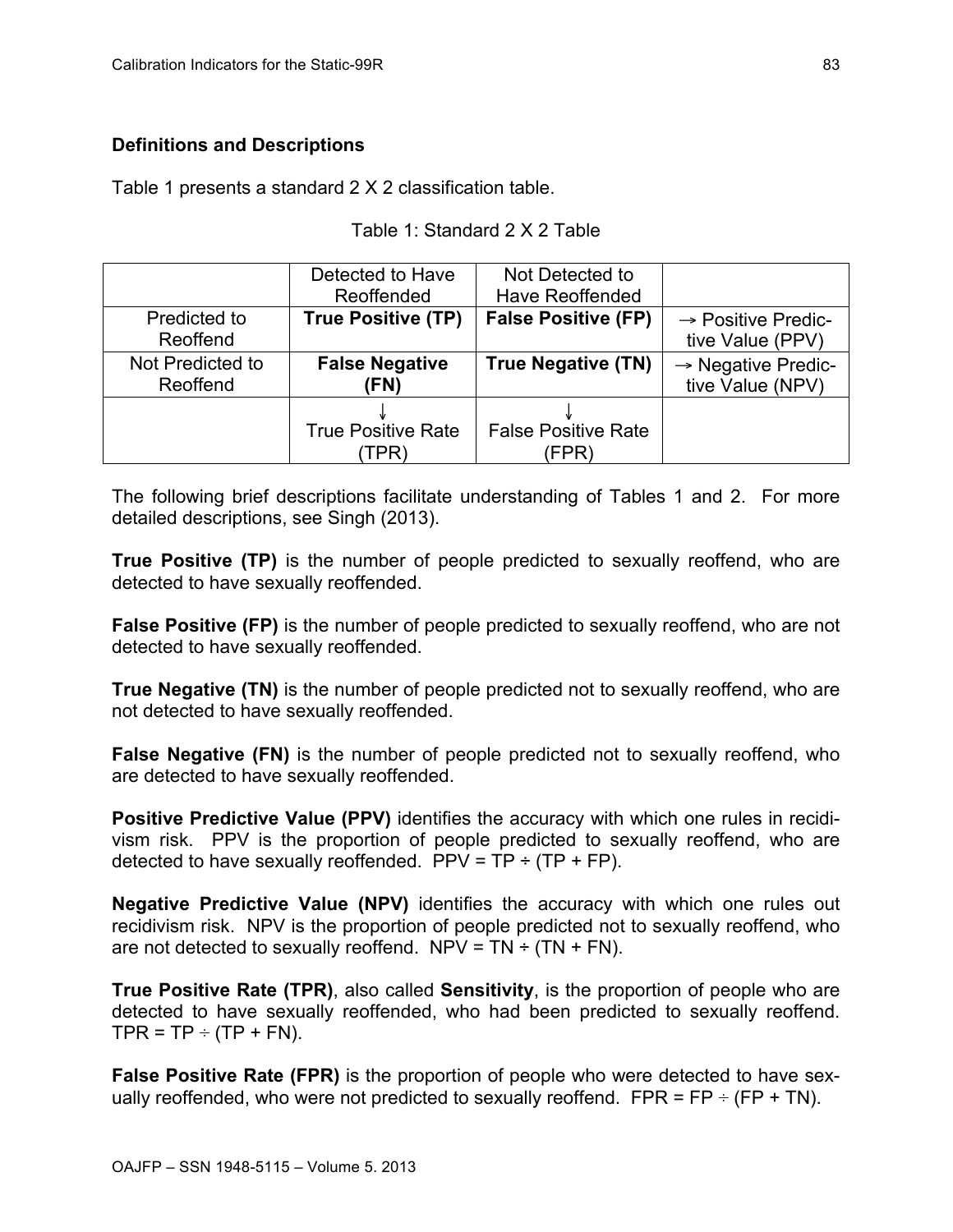**Specificity** is the proportion of people who were not detected to have sexually reoffended, who were predicted to not sexually reoffend. It is calculated as  $TN \div (TN +$ FP).

**Number Needed to Detain (NND)** calculates the number of individuals judged by a risk-assessment tool to be at high risk of committing a violent act who would need to be detained in order to prevent a single incident of violence from occurring in the community (Fleminger, 1997; Singh, 2013). NND =  $1 \div PPV$ .

**Number Safely Discharged (NSD)** calculates the number of individuals judged to be at low risk who could be discharged prior to a single violent incident occurring in the community (Fazel, Singh, Doll, & Grann, 2012; Singh, 2013). NSD =  $[1 \div (1 - NPV)] - 1$ .

Additional notes for Table 2:

- The data set was originally reported in 2009. We accessed it from http://www.static99.org/pdfdocs/detailed\_recid\_tables\_static99r\_2009-11-15.pdf We constructed 2 X 2 tables for each Static-99R score, using the 5-year fixed follow-up data. TP, FP, TN, and FN were taken directly from the 2 X 2 tables.
- We calculated PPV, NPV, and associated confidence intervals (CIs) using Clinical Calculator 1 at http://vassarstats.net/
- We calculated NND and NSD using the formulas mentioned above, as described by Singh (2013).
- BR is base rate, which is the percentage of people in the entire group who were detected to have sexually reoffended.
- Three values were undefined because their calculation would entail division by zero. These undefined values are designated as "X."
- We report PPV, NPV, and their associated CIs to 2 decimal places. In calculating NND, NSD, and their associated CIS, we used all 6 decimal places provided in Clinical Calculator 1 at http://vassarstats.net/
- In reporting NND and NSD, we maintain the tradition of rounding up because one cannot detain or release a fraction of a person.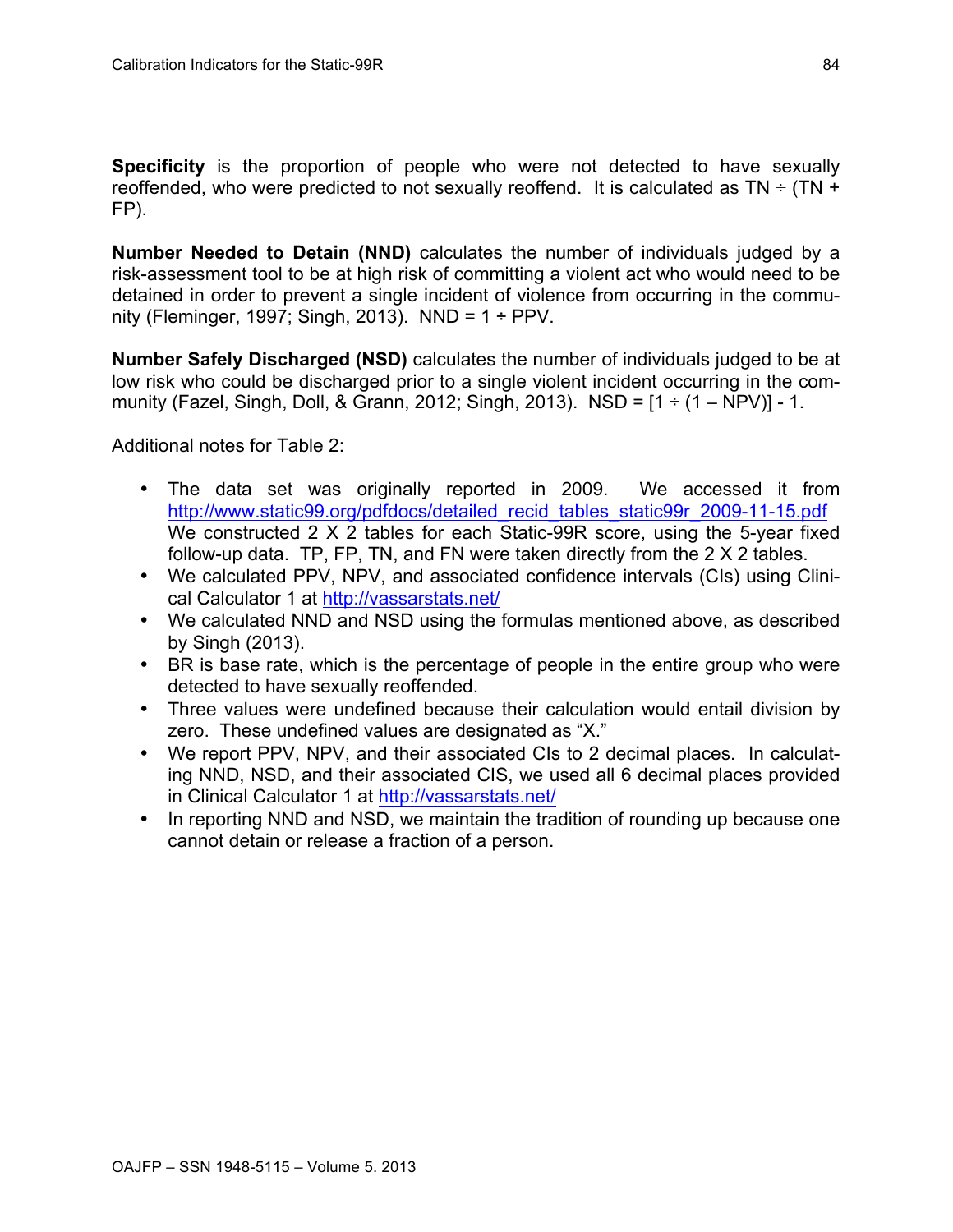|                          |                              |             |                              | Static-99R TP FP TN FN PPV NPV NND NSD<br>Score (95% CI) (95% CI) (95% CI) (95% CI) (95% CI)                          |             |              |
|--------------------------|------------------------------|-------------|------------------------------|-----------------------------------------------------------------------------------------------------------------------|-------------|--------------|
|                          |                              |             |                              | -3 & above $145$ 2261 0 0 .06 (.05 - .07) 17 (15 - 20)<br>-3 & below 145 2221 40 0 1.0 (.89 - 1.0)                    |             | $\mathsf{X}$ |
|                          |                              |             |                              | -2 & above $145$ 2221 $40$ 0 .06 (.05 - .07) $16$ (14 - 20)<br>-2 & below 145 2156 105 0 1.0 (.96 - 1.0) X            |             |              |
|                          |                              |             |                              | -1 & above $145$ 2156 $105$ 0 .06 (.05 - .07) 16 (14 - 19)<br>-1 & below 138 1903 358 7 .98 (.96 - .99) 52 (24 - 118) |             |              |
|                          |                              |             |                              | 0 & above 138 1903 358 7 .07 (.06 - .08) 15 (13 - 18)<br>0 & below 130 1617 644 15 .98 (.96 - .99) 43 (26 - 75)       |             |              |
|                          |                              |             |                              | 1 & above 130 1617 644 15 07 (06 - 09) 14 (12 - 16)<br>1 & below 120 1277 984 25 98 (96 - 98) 40 (27 - 60)            |             |              |
|                          |                              |             |                              | 2 & above 120 1277 984 25 .09 (.07 - .10) 12 (10 - 14)<br>2 & below 106 941 1320 39 .97 (.96 - .98) 34 (25 - 48)      |             |              |
|                          |                              |             |                              | 3 & above 106 941 1320 39 .10 (.08 - .12) 10 (9 - 12)<br>3 & below 86 618 1643 59 .97 (.96 - .97) 28 (22 - 37)        |             |              |
|                          |                              |             |                              | 4 & above 86 618 1643 59 .12 (.10 - .15) 9 (7 - 11)<br>4 & below 69 358 1903 76 96 (.95 - .97) 26 (20 - 32)           |             |              |
|                          |                              |             |                              | 5 & above 69 358 1903 76 .16 (.13 - .20) 7 (5 - 8)<br>5 & below 41 193 2068 104 95 (.94 - .96) 20 (17 - 25)           |             |              |
|                          |                              |             |                              | 6 & above 41 193 2068 104 .18 (.13 - .23) 6 (5 - 8)<br>6 & below 27 97 2164 118 .95 (.94 - .96) 19 (16 - 23)          |             |              |
|                          |                              |             |                              | 7 & above 27 97 2164 118 .22 (.15 - .30) 5 (4 - 7)<br>7 & below 15 34 2227 130 .94 (.93 - .95) 18 (15 - 21)           |             |              |
| 8 & above<br>8 & below   | 15<br>$\overline{7}$         | 14 2247 138 | 34 2227 130 .31 (.19 - .46)  | $.94$ $(.93 - .95)$                                                                                                   | $4(3-6)$    | $17(14-20)$  |
| 9 & above<br>9 & below   | 7<br>$\overline{2}$          | 6 2255 143  | 14 2247 138 .33 (.15 - .57)  | $.94(.93-.95)$                                                                                                        | $4(2 - 7)$  | $17(14-19)$  |
| 10 & above<br>10 & below | $\overline{\mathbf{c}}$<br>0 | 1 2260 145  | $6$ 2255 143 .25 (.04 - .64) | $.94(.93-.95)$                                                                                                        | $4(2 - 23)$ | $16(14-19)$  |
| 11 & above<br>11 & below | 0<br>0                       | 0 2261 145  | 1 2260 145 .00 (.00 - .95)   | $.94(.93-.95)$                                                                                                        | X           | $16(14-19)$  |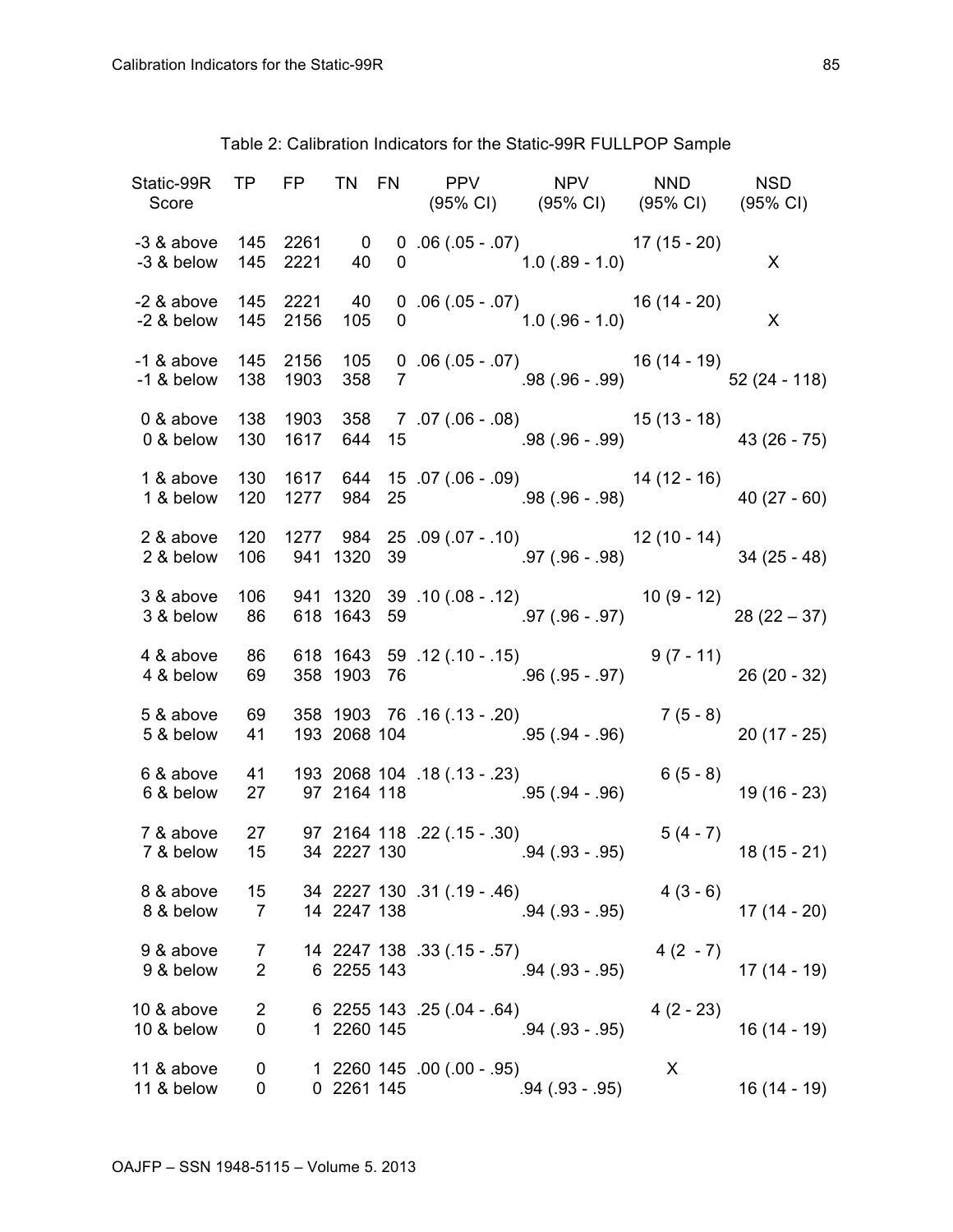#### **Discussion**

Singh (2013, p. 11, citation omitted) noted, "Reporting only the AUC, as do over half of violence risk assessment validation studies, does not provide adequate evidence of a risk assessment tool's predictive validity. The AUC measures discrimination but not calibration, meaning that it paints but half the picture. This said, available calibration indicators that could be used to describe an instrument's performance in identifying higher- versus lower-risk groups (e.g., PPV, NPV, NND, NSD) depend on a single cutoff threshold, which many modern risk assessment tools lack." Here, we overcome that barrier for one risk-assessment tool by providing PPV, NPV, NND, and NSD for each value of the Static-99R, for one group of sex offenders. That is the group that is considered by the Static-99R developers to be "roughly representative of all adjudicated sex offenders" (Phenix, Helmus, & Hanson, July 26, 2012, p. 32).

The data in Table 2 can be used to aid in understanding the predictive accuracy of the Static-99R in the FULLPOP group, using detected sexual recidivism within five years as the criterion. One could predict, for example, that everyone with a Static-99R score of 7 or higher would sexually reoffend. Actually, 22% of them were detected to have sexually reoffended, and the other 78% were not, so such predictions would be wrong 78% of the time. That is what PPV tells us. If a decision were made to detain everyone with a score of 7, how many people would have to be detained to prevent one sexually violent act? The answer is 5 (NND).

The data in Table 2 can also aid in understanding the practical impact of releasing everyone with a Static-99R score of 7 or lower, using the same criterion. We could predict that everyone with a Static-99R score of 7 or below would not sexually reoffend. Actually, 94% of them were not detected to have sexually reoffended, and the other 6% were. That is what NPV tells us. If a decision were made to release everyone with a score of 7 or lower, how many people could be released prior to one act of sexual recidivism being detected? The answer is 18 (NSD).

Singh (2013, p. 12) concludes, "Providing more comprehensive statistical descriptions of tool performance has the potential to help give researchers, clinicians, and policymakers a clearer picture of whether structured assessment instruments may be useful in practice." We hope that this article meets some of those goals for the Static-99R.

### **Limitation**

The primary limitation is that of any study that reports calibration indicators for any violence-risk-assessment tool. PPV, NPV, NND, and NSD are all base-rate dependent and vary depending on the population, time at risk, and outcome of interest. The data in Table 2 are relevant to detected sexual recidivism during a 5-year fixed follow-up for the samples that the Static-99R developers consider to be roughly representative of all adjudicated sex offenders.